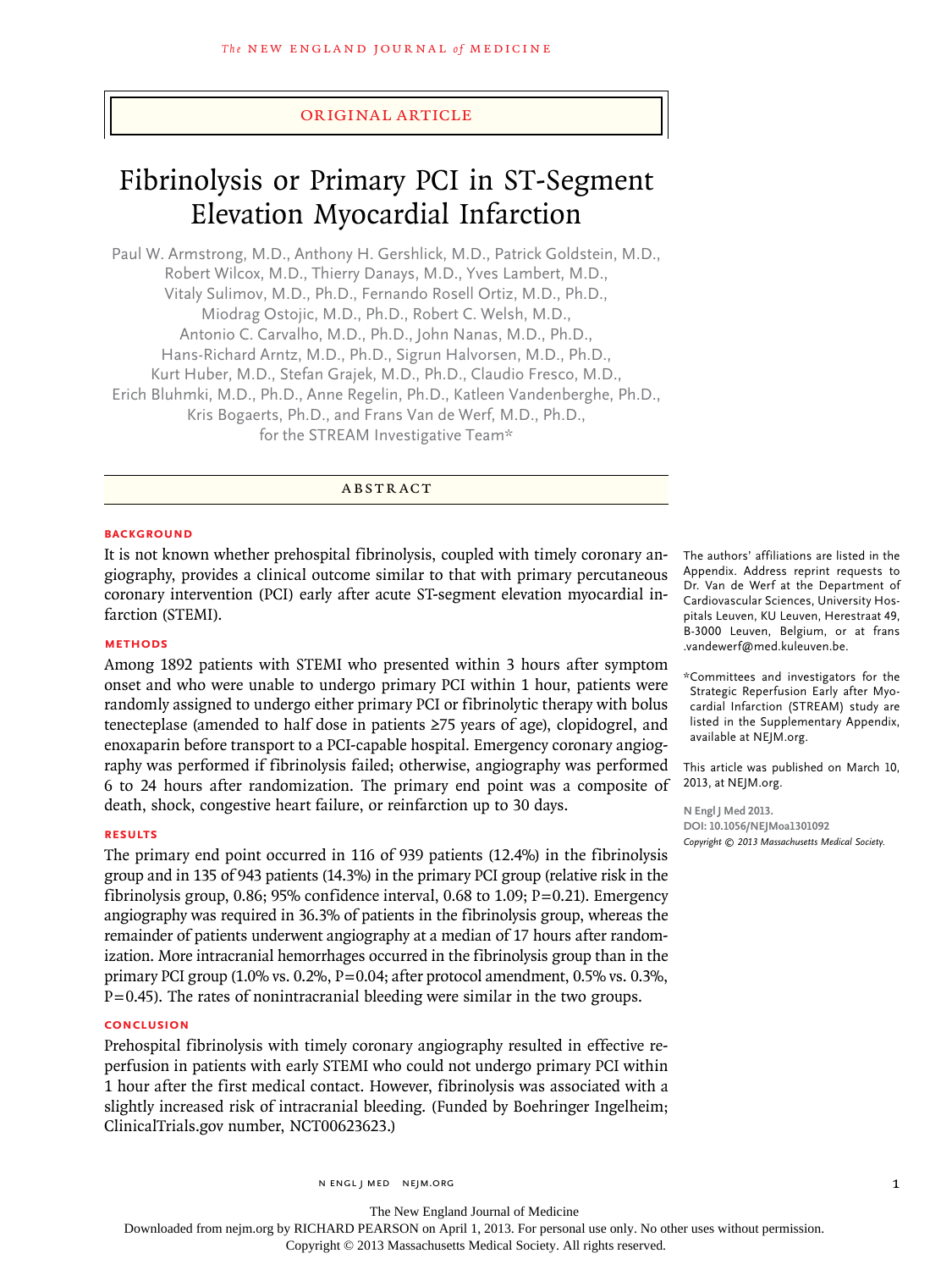ALTHOUGH CONTEMPORARY GUIDE-<br>
lines for patients with acute ST-segment<br>
elevation myocardial infarction (STEMI)<br>
recommend primary percutaneous coronary interlines for patients with acute ST-segment elevation myocardial infarction (STEMI) vention (PCI) as the preferred reperfusion strategy, this approach is contingent on performing PCI in a timely fashion.<sup>1,2</sup> Since most patients do not present to a PCI-capable hospital, this factor presents a major logistic challenge in many regions.<sup>3</sup> Despite substantial effort directed toward addressing this issue, the large majority of patients with STEMI who present to non-PCI facilities do not subsequently receive primary PCI within guidelinerecommended times.4 This delay results in a commensurate increase in morbidity and mortality.5,6

A second major therapeutic challenge is the persisting delay from the time of symptom onset to hospital presentation.7 This factor has spawned major advances in prehospital care that include the performance of prehospital electrocardiography, the delivery of prehospital fibrinolysis, and the informed triage of such patients to PCI-capable hospitals when appropriate.<sup>7</sup> In our trial, called the Strategic Reperfusion Early after Myocardial Infarction (STREAM) study, we evaluated whether a fibrinolytic-therapy approach consisting of prehospital or early fibrinolysis with contemporary antiplatelet and anticoagulant therapy, coupled with timely coronary angiography, provides a clinical outcome similar to that with primary PCI in patients with STEMI who present early after symptom onset.

# METHODS

#### **Study Design and Oversight**

The design of this open-label, prospective, randomized, parallel-group, multicenter trial has been reported previously.<sup>8</sup> The study organization is provided in the Supplementary Appendix (available with the protocol and the full text of this article at NEJM.org). Study data were collected with an electronic-record form and were managed by Pierrel Research independent of the sponsor (Boehringer Ingelheim). Final data were transferred to the University of Leuven, Belgium, for independent statistical analysis. The first and last authors wrote the first draft of the manuscript, and the executive and steering committees participated in writing subsequent drafts. The last author vouches for the accuracy of the data and for the fidelity of this report to the study protocol. The decision to submit the manuscript for publication was made by the executive committee and approved by the sponsor. The study protocol was approved by national regulatory authorities as well as the local ethics committee at each study center.

# **Patients**

Patients were eligible for enrollment if they presented within 3 hours after the onset of symptoms, had evidence of acute STEMI on their qualifying electrocardiogram (at least 2 mm in two contiguous peripheral or precordial leads), and could not undergo primary PCI within 1 hour after the first medical contact. With an emphasis on prehospital randomization, patients who were initially treated medically received tenecteplase along with antiplatelet and anticoagulant therapy, followed by coronary angiography within 6 to 24 hours. In the event that there was less than 50% ST-segment resolution in the single lead with maximum elevation or clinical evidence of failed reperfusion within 90 minutes after fibrinolysis, rescue coronary intervention was performed. All patients provided written informed consent.

# **Study Therapies**

We compared the fibrinolytic strategy with primary PCI performed according to guidelinebased local practice, with early use of concomitant antiplatelet and anticoagulant medications, as well as additional discretionary glycoprotein IIb/IIIa antagonists. Tenecteplase was administered in a weight-based dose (30 mg if the weight was 55 to  $<60$  kg, 35 mg if the weight was 60 to  $<70$  kg, 40 mg if the weight was 70 to  $<80$  kg, 45 mg if the weight was 80 to <90 kg, and 50 mg if the weight was ≥90 kg) and was combined with lowmolecular-weight enoxaparin (30-mg intravenous bolus followed by subcutaneous injection of 1 mg per kilogram of body weight [0.75 mg per kilogram for patients ≥75 years of age] every 12 hours) except for patients 75 years of age or older, in whom the intravenous bolus was omitted. Antiplatelet therapy consisted of clopidogrel in a 300-mg loading dose (omitted for patients ≥75 years of age) followed by 75 mg daily and aspirin (150 to 325 mg) immediately followed by 75 to 325 mg daily. Urgent coronary angiography in the fibrinolysis group was permitted at any time in the presence of hemodynamic or electrical instability, worsening ischemia, or progressive or sustained

2 N ENGL J MED NEJM.ORG

The New England Journal of Medicine

Downloaded from nejm.org by RICHARD PEARSON on April 1, 2013. For personal use only. No other uses without permission.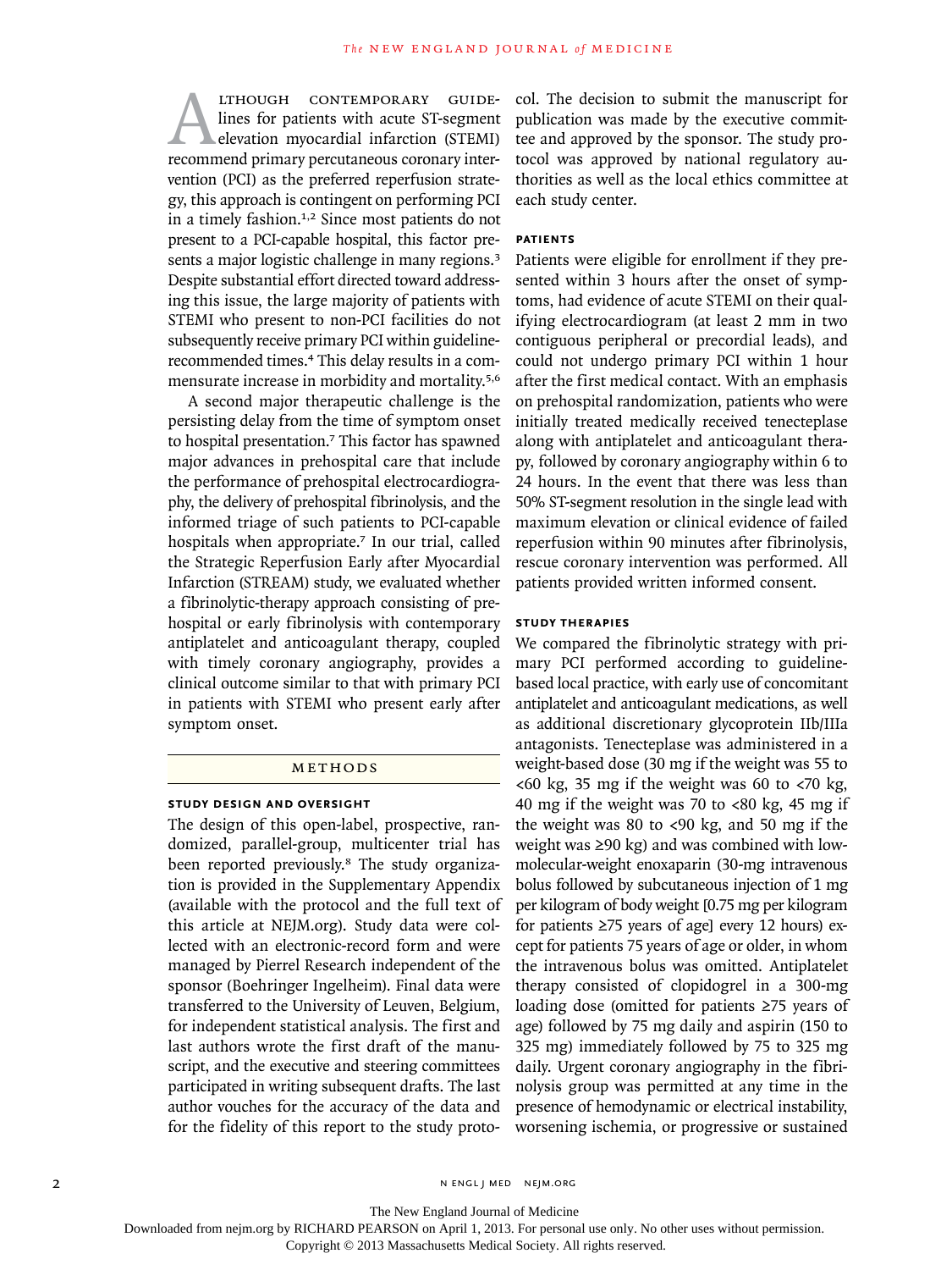ST-segment elevation requiring immediate coronary intervention, according to the investigator's judgment.

Randomization was performed by an interactive voice-response system. All patients were transferred to a PCI-capable hospital; for all non-PCI community hospitals participating in the study, a well-developed hub-and-spoke relationship with a PCI-capable site was required. All strokes were centrally adjudicated by a stroke review panel whose members were unaware of study-group assignments.

## **Primary End Point**

The primary end point of the trial was a 30-day composite of death from any cause, shock, congestive heart failure, or reinfarction. Single efficacy end points as well as safety end points consisting of ischemic stroke, intracranial hemorrhage, nonintracranial bleeding, and other serious clinical events were recorded and are defined in the Supplementary Appendix.

# **Statistical Analysis**

A sample size of 1000 patients per study group was planned, and the rate of the primary end point in the primary PCI group was projected to be 15.0%.<sup>8</sup> After 21% of the ultimate population had been enrolled, the executive committee, with the advice of the data and safety monitoring board, amended the protocol on August 24, 2009, to reduce the dose of tenecteplase by 50% in patients 75 years of age or older because of an excess of intracranial hemorrhage in that age group. This approach was informed by a previous study by Larsen et al.<sup>9</sup> In addition, at that time, in order to better align the electrocardiographic entry criteria with contemporary STEMI trials, the inclusion criterion for inferior myocardial infarction was changed from an ST-segment elevation of at least 3 mm in two contiguous inferior leads to an elevation of at least 2 mm.

This trial was designed as a proof-of-concept study. All statistical tests were of an exploratory nature. Baseline characteristics are reported as means (±SD) or numbers and percentages, as appropriate. Time differences are reported as medians and interquartile ranges and compared by means of a Wilcoxon test. We analyzed efficacy and safety end points by calculating the event rates for each study group and comparing them using relative risks with two-sided 95% confidence intervals obtained by means of a Poisson regression model with robust error variance. For the primary end point, we also performed prespecified subgroup analyses according to age, sex, Killip class, time to randomization, place of randomization, infarct location, systolic blood pressure, weight, status with respect to a history of diabetes or hypertension, Thrombolysis in Myocardial Infarction (TIMI) risk score, and randomization before or after adoption of the protocol amendment. We evaluated the interactions between treatment and subgroups. For the primary end point, we also compared Kaplan– Meier curves using a log-rank test.

An observed case analysis was performed except for analyses in which there was a proportion of missing data of more than 1% and for which a multiple imputation analysis was performed. The imputation model was based on baseline characteristics together with all single efficacy and safety end points. All analyses were performed on an intention-to-treat basis with the use of either SAS software, version 9.2, or R software (aregImpute function in the Hmisc package).<sup>10</sup> P values are provided for descriptive purposes only.

## **RESULTS**

# **Patients**

From March 19, 2008, to July 26, 2012, we enrolled 1915 patients at 99 sites in 15 countries (Fig. S1 in the Supplementary Appendix). A total of 1892 patients underwent randomization and provided written informed consent. In the fibrinolysis group, 4 patients were lost to follow-up, and 1 patient withdrew consent. In the primary PCI group, 2 patients were lost to follow-up. Most patients (81%) underwent randomization in an ambulance setting. Baseline characteristics were similar, except that previous congestive heart failure was more frequent in patients in the primary PCI group (Table 1).

The median time delay from the onset of symptoms to first medical contact and randomization was similar in the two study groups. The median times between symptom onset and start of reperfusion therapy (bolus tenecteplase or arterial sheath insertion) were 100 minutes and 178 minutes, respectively (P<0.001). As expected, the median time from randomization to angiography was longer in the fibrinolysis group than in the primary PCI group, with a delay of 2.2 hours for

The New England Journal of Medicine

Downloaded from nejm.org by RICHARD PEARSON on April 1, 2013. For personal use only. No other uses without permission.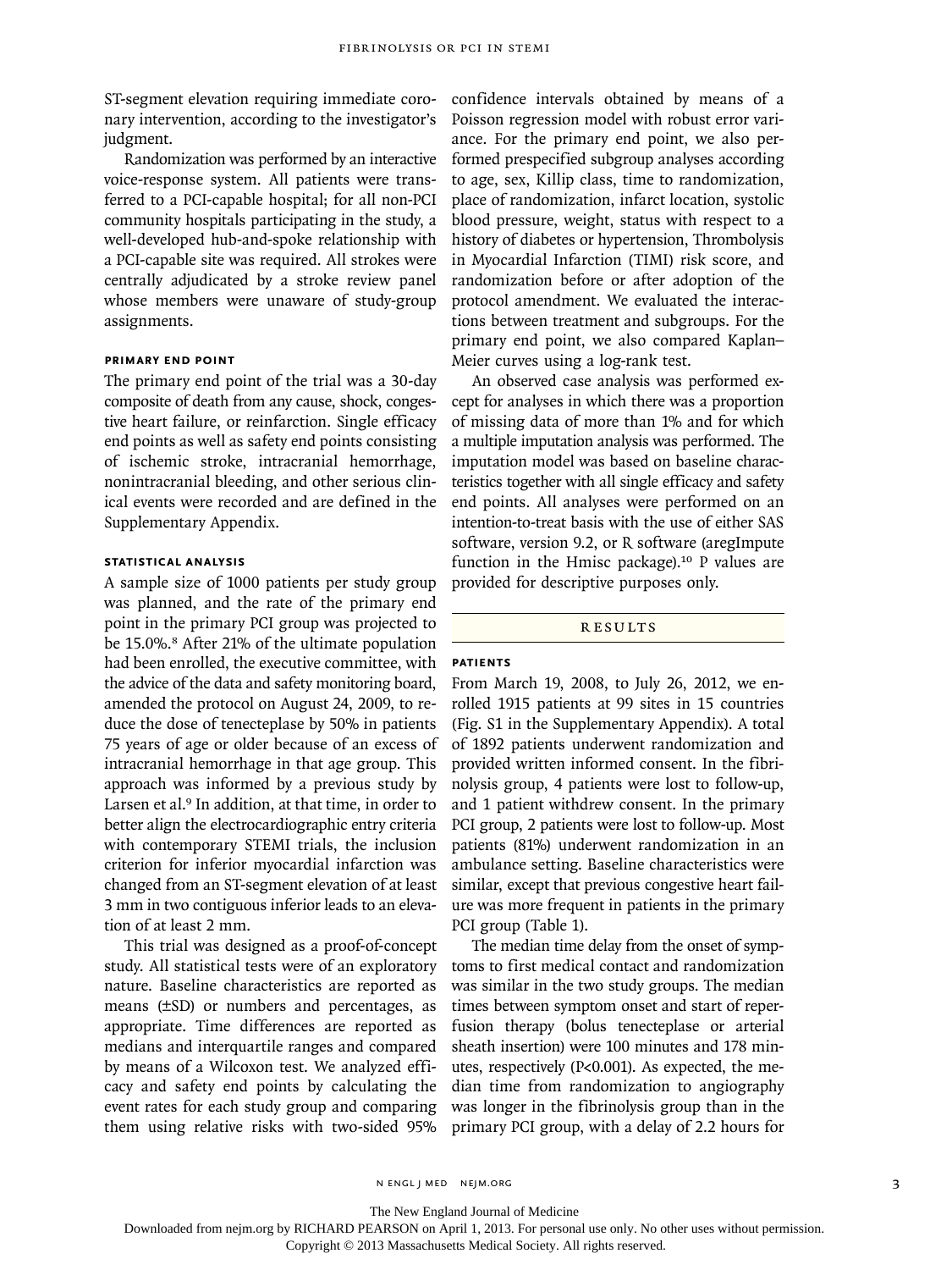| Table 1. Characteristics of the Patients at Baseline and Key Time Intervals.*                  |                             |                                   |          |  |  |
|------------------------------------------------------------------------------------------------|-----------------------------|-----------------------------------|----------|--|--|
| Characteristic                                                                                 | Fibrinolysis<br>$(N = 944)$ | <b>Primary PCI</b><br>$(N = 948)$ | P Value; |  |  |
| Age                                                                                            |                             |                                   |          |  |  |
| $Mean - yr$                                                                                    | $59.7 + 12.4$               | $59.6 + 12.5$                     | 0.86     |  |  |
| ≥75 yr — no. (%)                                                                               | 134(14.2)                   | 121(12.8)                         | 0.36     |  |  |
| Female sex - no. (%)                                                                           | 194 (20.6)                  | 208 (21.9)                        | 0.46     |  |  |
| Weight $-$ kg                                                                                  | $80.5 \pm 14.8$             | $80.0 \pm 14.9$                   | 0.49     |  |  |
| Killip class - no./total no. (%)                                                               |                             |                                   | 0.58     |  |  |
|                                                                                                | 842/895 (94.1)              | 844/894 (94.4)                    |          |  |  |
| II or III                                                                                      | 52/895 (5.8)                | 47/894 (5.3)                      |          |  |  |
| IV                                                                                             | 1/895(0.1)                  | 3/894(0.3)                        |          |  |  |
| Heart rate - beats/min                                                                         | $74.9 \pm 18.4$             | $75.5 \pm 18.1$                   | 0.48     |  |  |
| Systolic blood pressure (mm Hg)                                                                | $135.0 \pm 22.7$            | $135.9 \pm 23.3$                  | 0.38     |  |  |
| Infarct location - no./total no. (%)                                                           |                             |                                   | 0.44     |  |  |
| Anterior                                                                                       | 453/942 (48.1)              | 431/946 (45.6)                    |          |  |  |
| Inferior                                                                                       | 468/942 (49.7)              | 497/946 (52.5)                    |          |  |  |
| Other                                                                                          | 21/942(2.2)                 | 18/946(1.9)                       |          |  |  |
| Cardiovascular history - no./total no. (%)                                                     |                             |                                   |          |  |  |
| Previous congestive heart failure                                                              | 3/939(0.3)                  | 16/945(1.7)                       | 0.004    |  |  |
| Previous PCI                                                                                   | 60/942 (6.4)                | 83/944 (8.8)                      | 0.06     |  |  |
| Previous myocardial infarction                                                                 | 81/940 (8.6)                | 98/947 (10.3)                     | 0.20     |  |  |
| Previous coronary-artery bypass grafting                                                       | 2/944(0.2)                  | 3/946(0.3)                        | 0.99     |  |  |
| Hypertension                                                                                   | 434/930 (46.7)              | 414/932 (44.4)                    | 0.33     |  |  |
| <b>Diabetes</b>                                                                                | 113/934 (12.1)              | 123/939 (13.1)                    | 0.51     |  |  |
| Median time delay (interquartile range) - min                                                  |                             |                                   |          |  |  |
| Symptom onset to first medical contact: ambulance<br>or emergency department                   | $62(40-100)$                | $61(35-100)$                      | 0.36     |  |  |
| Symptom onset to randomization                                                                 | $91(68-132)$                | $92(65 - 132)$                    | 0.89     |  |  |
| Symptom onset to hospital admission                                                            | 150 (110-202)               | 140 (100-185)                     | < 0.001  |  |  |
| Randomization to arrival in catheterization laboratory                                         | 483 (135-1140)              | $67(45-98)$                       | < 0.001  |  |  |
| Randomization to arterial sheath insertion                                                     | 492 (148-1157)              | $77(57-112)$                      | < 0.001  |  |  |
| Symptom onset to arrival in catheterization laboratory                                         | 600 (245-1235)              | 170 (125-220)                     | < 0.001  |  |  |
| Symptom onset to start of reperfusion treatment:<br>tenecteplase or arterial sheath insertion; | $100(75 - 143)$             | 178 (135-230)                     | < 0.001  |  |  |

\* Plus–minus values are means ±SD.

† P values were calculated with the use of a t-test, an exact test, or a Wilcoxon test, as appropriate.

‡ Median time delays for patients who underwent randomization in an ambulance setting were 96 minutes for the fibrinolysis group and 165 minutes for the primary PCI group; median values for patients who underwent randomization in a community hospital were 130 minutes and 230 minutes, respectively.

the 36% of patients who required rescue or urgent intervention and 17 hours for the remaining 64% of patients.

# **Primary End Points**

The primary end point (death from any cause, shock, congestive heart failure, or reinfarction up to 30 days) occurred in 116 of 939 patients (12.4%) in the fibrinolysis group and 135 of 943 patients (14.3%) in the primary PCI group (relative risk in the fibrinolysis group, 0.86; 95% confidence interval [CI],  $0.68$  to  $1.09$ ;  $P = 0.21$ ) (Fig. 1). The 95% confidence interval of the relative risk in the fibrinolysis group would exclude a relative increase of 9% (or an absolute increase of 1.1 percentage points) as compared with the primary PCI group. The incidence of the primary end point in the prespecified subgroups was generally similar

4 n engl j med nejm.org i med nejm.org i med nejm.org i med nejm.org i med nejm.org i med nejm.org i med nejm.org

The New England Journal of Medicine

Downloaded from nejm.org by RICHARD PEARSON on April 1, 2013. For personal use only. No other uses without permission.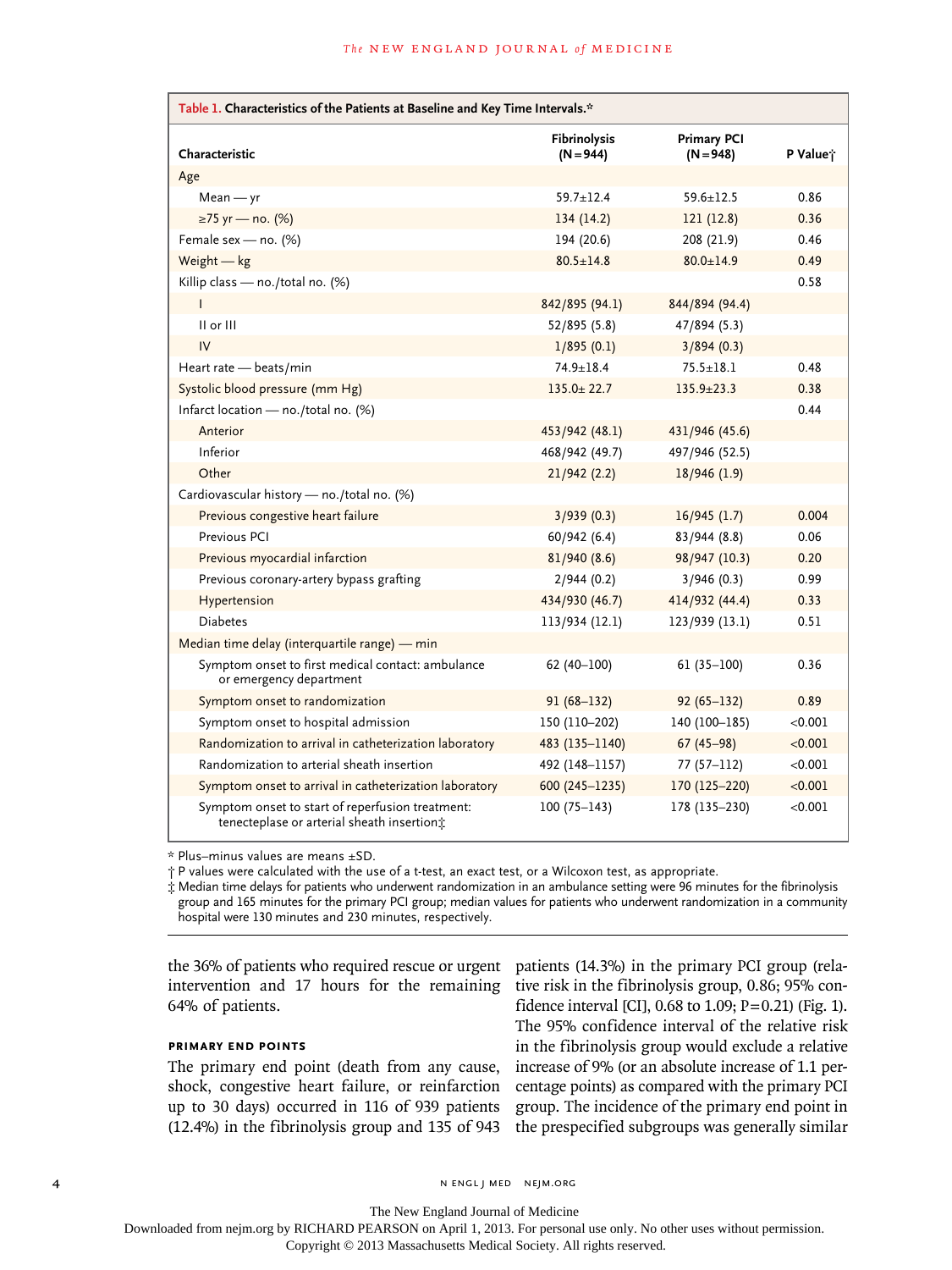to the overall result (Fig. 2). No significant treatment interactions were found.

The individual components of the primary end point, other major clinical end points, and interventions up to 30 days are shown in Table 2. Cardiogenic shock and congestive heart failure tended to occur more frequently in the primary PCI group than in the fibrinolysis group. For other clinical end points, the rates in the two groups were very similar. Significantly more open vessels were found on first angiography before PCI in the fibrinolysis group than in the primary PCI group (Table 2).

Among patients in whom urgent angiography was required, the target vessel showed TIMI flow grade 0 or 1 in 46.5% of patients. Among patients who underwent nonurgent angiography, TIMI flow grades 2 and 3 were present in 13.2% and 72.8% of patients, respectively. After PCI, patency rates were high and almost identical in the two study groups. Of those undergoing PCI, 96% in the two groups received one or more stents. Overall, significantly more bypass surgeries and fewer PCIs were performed in the fibrinolysis group than in the PCI group.

Rates of stroke were low in the two study groups, but both intracranial hemorrhagic and primary ischemic strokes were more frequent in the fibrinolysis group than in the primary PCI group (Table 3). After the dose reduction of tenecteplase in patients 75 years of age or older, there were no cases of intracranial hemorrhage (0 of 97 patients), as compared with 3 of 37 patients (8.1%) in this age group before the amendment. The rate of major nonintracranial bleeding was 6.5% in the fibrinolysis group, and 4.8% in the primary PCI group, a difference that was not significant ( $P=0.11$ ). The rates of blood transfusions were also similar in the two study groups  $(2.9\%$  and 2.3%, respectively; P=0.47).

# Discussion

In this study, patients with STEMI who presented early after symptom onset with an ST-segment elevation of at least 2 mm in two contiguous leads had similar rates of the primary composite end point of death, shock, congestive heart failure, or reinfarction at 30 days, regardless of whether they underwent prehospital fibrinolysis or primary PCI. This outcome was consistent across prespecified subgroups.



**Figure 1. Kaplan–Meier Curves for the Primary End Point.**

The primary end point was a composite of death from any cause, shock, congestive heart failure, or reinfarction within 30 days (P=0.21 by the logrank test). PCI denotes percutaneous coronary intervention. The inset shows the same data on an enlarged y axis.

Our strategy resulted in remarkably short delay times from symptom onset to each of the two reperfusion approaches, with an expected betweengroup delay of more than 1 hour for primary PCI, as compared with fibrinolytic therapy. It is interesting to compare the times from symptom onset until reperfusion in our study with those in analogous treatment groups in the Danish Trial in Acute Myocardial Infarction 2 (DANAMI-2),<sup>11</sup> the largest previous clinical trial that favored primary PCI over in-hospital fibrinolysis. In our study, the median times until reperfusion were 100 minutes in the fibrinolysis group and 178 minutes in the primary PCI group, which are more than 1 hour shorter than the corresponding times reported in DANAMI-2. Moreover, the interval between fibrinolytic therapy and primary PCI in DANAMI-2 was substantially shorter than that observed in our study. **Example 12**<br> **Example 12**<br> **Example 12**<br> **Example 12**<br> **Example 12**<br> **Example 12**<br> **Example 12**<br> **Example 12**<br> **Example 12**<br> **Example 12**<br> **Example 12**<br> **Example 12**<br> **Example 12**<br> **Example 12**<br> **Example 12**<br> **Example 12** 

Each therapy in our study was delivered with contemporary adjunctive medical therapy. Diligent protocol-mandated use of urgent angiography in approximately one third of the patients in the fibrinolysis group, combined with angiography within 24 hours followed by additional revascularization, if indicated, in the remainder of the patients, probably contributed to the overall satisfactory clinical result. The more frequent

n engl j med nejm.org 5

The New England Journal of Medicine

Downloaded from nejm.org by RICHARD PEARSON on April 1, 2013. For personal use only. No other uses without permission.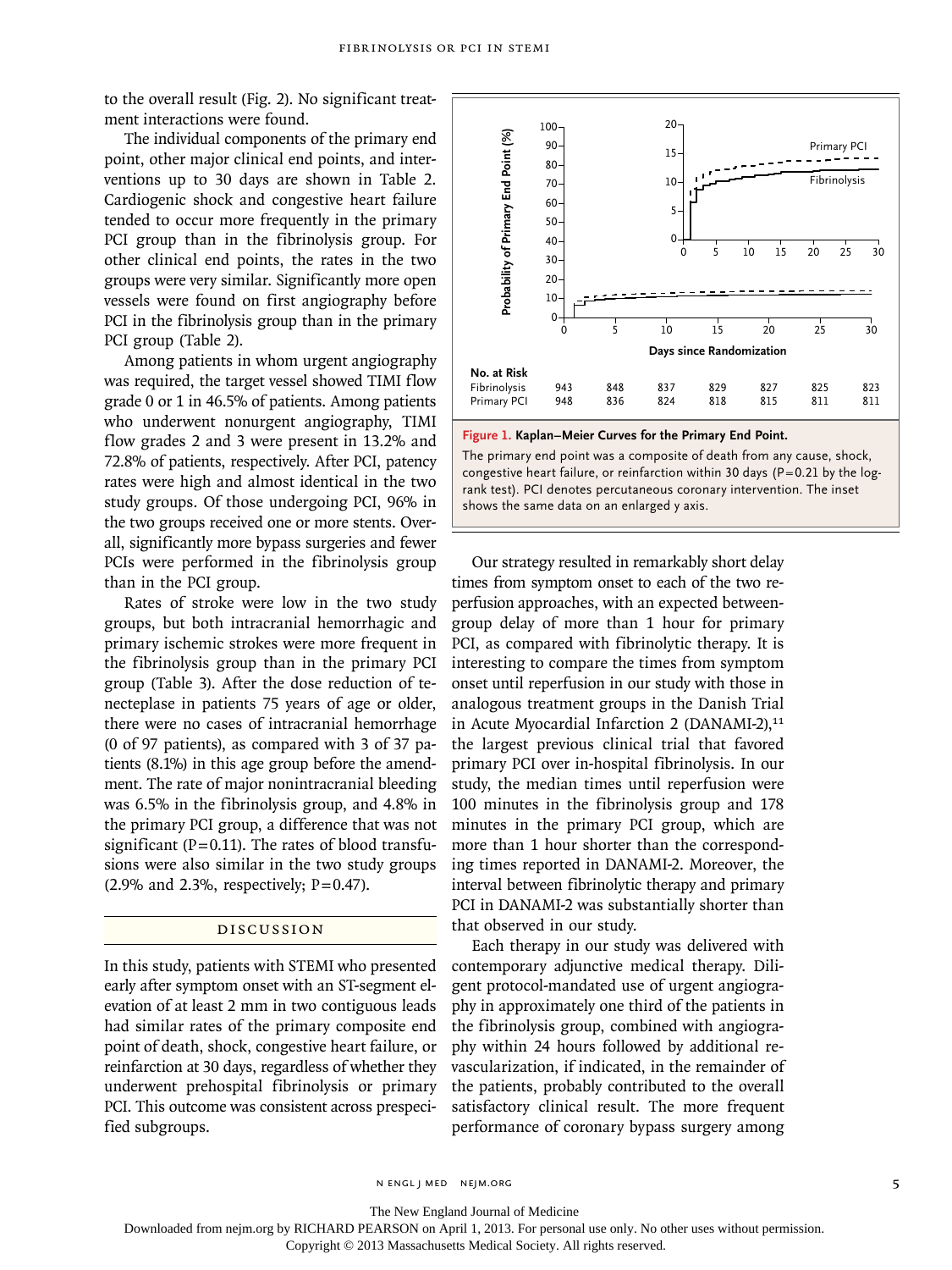| Subgroup                | Fibrinolysis<br>$(N=944)$ | <b>Primary PCI</b><br>$(N=948)$ | Relative Risk (95% CI) of Primary End Point                |                     | P Value | P Value for<br>Interaction |
|-------------------------|---------------------------|---------------------------------|------------------------------------------------------------|---------------------|---------|----------------------------|
|                         |                           | no. of patients/total no. (%)   |                                                            |                     |         |                            |
| Overall event rate      | 116/939 (12.4)            | 135/943 (14.3)                  |                                                            | $0.86(0.68 - 1.09)$ | 0.21    |                            |
| Age                     |                           |                                 |                                                            |                     |         | 0.63                       |
| $<$ 75 yr               | 80/805 (9.9)              | 100/823 (12.2)                  |                                                            | $0.82$ (0.62-1.08)  | 0.16    |                            |
| $\geq$ 75 yr            | 36/134 (26.9)             | 35/120 (29.2)                   | $\overline{a}$                                             | $0.92(0.62 - 1.37)$ | 0.68    |                            |
| Time to randomization   |                           |                                 |                                                            |                     |         | 0.81                       |
| 0 to $<$ 2 hr           | 79/642 (12.3)             | 93/640 (14.5)                   | -⊟⊹                                                        | $0.85(0.64 - 1.12)$ | 0.24    |                            |
| $>2$ hr                 | 37/297 (12.5)             | 42/303 (13.9)                   |                                                            | $0.90(0.60 - 1.36)$ | 0.61    |                            |
| Sex                     |                           |                                 |                                                            |                     |         | 0.71                       |
| Male                    | 77/746 (10.3)             | 90/737 (12.2)                   | $\overline{\phantom{a}}$                                   | $0.85(0.63 - 1.13)$ | 0.25    |                            |
| Female                  | 39/193 (20.2)             | 45/206 (21.8)                   | Ð.                                                         | $0.93(0.63 - 1.35)$ | 0.69    |                            |
| Systolic blood pressure |                           |                                 |                                                            |                     |         | 0.16                       |
| $<$ 100 mm Hg           | 5/36(13.9)                | 14/44(31.8)                     |                                                            | $0.44(0.17 - 1.10)$ | 0.08    |                            |
| 100 to <140 mm Hg       | 56/465 (12.0)             | 68/444 (15.3)                   | $\overline{\phantom{a}}$                                   | $0.79(0.57 - 1.09)$ | 0.15    |                            |
| 140 to <160 mm Hg       | 34/269 (12.6)             | 27/266 (10.2)                   | ⊟                                                          | $1.25(0.77 - 2.00)$ | 0.37    |                            |
| $\geq$ 160 mm Hg        | 21/169 (12.4)             | 25/188 (13.3)                   |                                                            | $0.93(0.54 - 1.61)$ | 0.81    |                            |
| Killip class            |                           |                                 |                                                            |                     |         | 0.23                       |
| $\mathbf{I}$            | 95/838 (11.2)             | 104/839 (12.4)                  |                                                            | $0.91(0.70 - 1.17)$ | 0.46    |                            |
| $II-IV$                 | 16/52 (30.8)              | 24/50 (48.0)                    |                                                            | $0.64$ (0.39-1.06)  | 0.08    |                            |
| Infarct location        |                           |                                 |                                                            |                     |         | 0.06                       |
| Anterior                | 80/449 (17.8)             | 72/429 (16.8)                   | ╒                                                          | $1.06(0.79 - 1.42)$ | 0.69    |                            |
| Inferior                | 34/467 (7.3)              | 61/494 (12.3)                   | $+$                                                        | $0.59(0.40 - 0.88)$ | 0.01    |                            |
| Other                   | 2/21(9.5)                 | $2/18$ (11.1)                   |                                                            | $0.86(0.13 - 5.48)$ | 0.87    |                            |
| Hypertension            |                           |                                 |                                                            |                     |         | 0.34                       |
| No                      | 48/494 (9.9)              | 67/516 (13.0)                   | $\overline{\phantom{a}}$                                   | $0.76(0.54 - 1.08)$ | 0.12    |                            |
| Yes                     | 65/431 (15.2)             | 66/412 (15.9)                   |                                                            | $0.96(0.70 - 1.31)$ | 0.78    |                            |
| <b>Diabetes</b>         |                           |                                 |                                                            |                     |         | 0.24                       |
| No                      | 93/816 (11.6)             |                                 |                                                            | $0.82$ (0.63-1.06)  | 0.12    |                            |
| Yes                     | 21/113 (18.5)             | 115/813 (14.1)                  |                                                            |                     | 0.55    |                            |
|                         |                           | 19/122 (15.6)                   |                                                            | $1.19(0.68 - 2.09)$ |         |                            |
| Weight                  |                           |                                 |                                                            |                     |         | 0.35                       |
| $<$ 60 $kg$             | 12/47 (25.5)              | 9/53(17.0)                      |                                                            | $1.50(0.70 - 3.25)$ | 0.30    |                            |
| 60 to <90 kg            | 81/648 (12.5)             | 99/647 (15.3)                   | $\overline{\phantom{a}}$                                   | $0.82$ (0.62-1.07)  | 0.15    |                            |
| ≥90 kg                  | 23/244(9.4)               | 27/243 (11.1)                   | ⊟                                                          | $0.85(0.50 - 1.44)$ | 0.54    |                            |
| Place of randomization  |                           |                                 |                                                            |                     |         | 0.68                       |
| Ambulance               | 91/764 (11.9)             | 107/757 (14.1)                  | ╤╬                                                         | $0.84(0.65 - 1.09)$ | 0.20    |                            |
| Community hospital      | 25/175 (14.3)             | 28/186 (15.1)                   |                                                            | $0.95(0.58 - 1.56)$ | 0.84    |                            |
| TIMI risk score         |                           |                                 |                                                            |                     |         | 0.71                       |
| $<$ 5                   | 73/749 (10.0)             | 82/745 (11.2)                   |                                                            | $0.89(0.67 - 1.19)$ | 0.43    |                            |
| $\geq 5$                | 31/114 (28.2)             | 41/118(34.6)                    | $\overline{\phantom{a}}$                                   | $0.82(0.56 - 1.19)$ | 0.29    |                            |
| Time of randomization   |                           |                                 |                                                            |                     |         | 0.13                       |
| Before amendment        | 31/192 (16.1)             | 25/187 (13.4)                   | ⊟                                                          | $1.21(0.74 - 1.97)$ | 0.45    |                            |
| After amendment         | 85/747 (11.4)             | 110/756 (14.6)                  |                                                            | $0.78(0.60 - 1.02)$ | 0.07    |                            |
|                         |                           |                                 | 0.5<br>1.0<br>0.0<br>1.5                                   | 2.0                 |         |                            |
|                         |                           |                                 | Fibrinolysis Primary PCI<br><b>Better</b><br><b>Better</b> |                     |         |                            |

# **Figure 2. Subgroup Analyses.**

Shown are the rates of the primary end point among patients undergoing early fibrinolysis or primary PCI. The size of each square is proportional to the number of patients in the comparison. The arrows indicate that the upper limit of the 95% confidence interval is more than 2.0. The overall rate of the primary end point is provided for patients who were 75 years of age or older, although the study protocol was amended to reduce the dose of tenecteplase by 50% because of an excess of intracranial hemorrhage in this age group. Before the amendment, among patients in this age group, the rate of the primary end point was 29.7% in the fibrinolysis group and 31.3% in the primary PCI group; after the amendment, the rates were 25.8% and 28.4%, respectively. The Thrombolysis in Myocardial Infarction (TIMI) risk score ranges from 0 to 10, with higher scores indicating greater risk. In cases of missing data for more than 1% of patients, a multiple imputation analysis (100 imputations) was performed, so all percentages may not have been calculated with the use of simple fractions.

The New England Journal of Medicine

Downloaded from nejm.org by RICHARD PEARSON on April 1, 2013. For personal use only. No other uses without permission.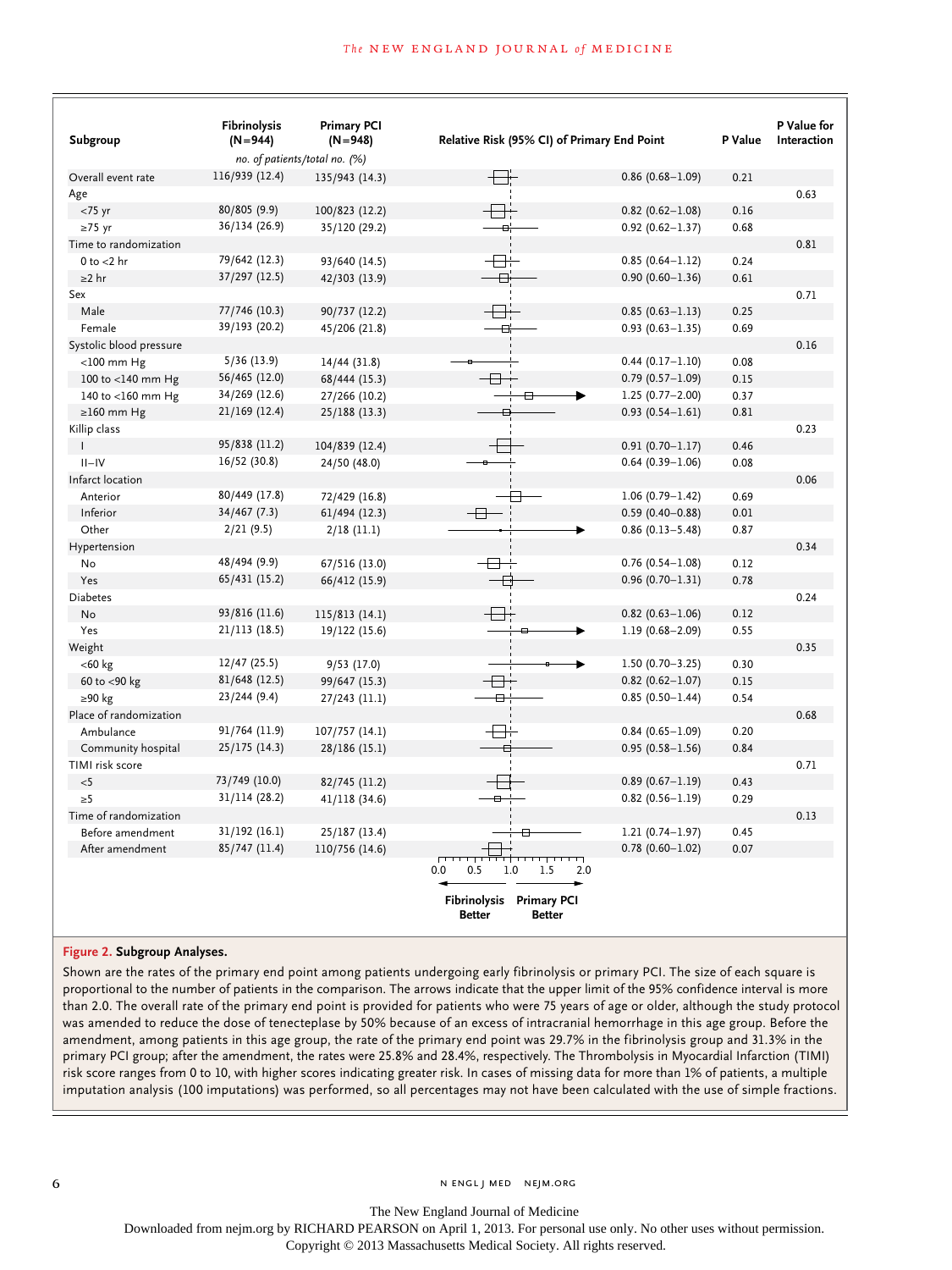| Table 2. Clinical Efficacy End Points, Angiographic Findings, and Procedures Performed within 30 Days.* |                                    |                                   |         |  |
|---------------------------------------------------------------------------------------------------------|------------------------------------|-----------------------------------|---------|--|
| Variable                                                                                                | <b>Fibrinolysis</b><br>$(N = 944)$ | <b>Primary PCI</b><br>$(N = 948)$ | P Value |  |
|                                                                                                         |                                    | no./total no. (%)                 |         |  |
| <b>End Point</b>                                                                                        |                                    |                                   |         |  |
| Primary composite end point: death, shock, congestive heart<br>failure, or reinfarction at 30 days      | 116/939 (12.4)                     | 135/943 (14.3)                    | 0.21    |  |
| Death from any cause                                                                                    | 43/939 (4.6)                       | 42/946 (4.4)                      | 0.88    |  |
| Cardiogenic shock                                                                                       | 41/939 (4.4)                       | 56/944 (5.9)                      | 0.13    |  |
| Congestive heart failure                                                                                | 57/939(6.1)                        | 72/943 (7.6)                      | 0.18    |  |
| Reinfarction                                                                                            | 23/938(2.5)                        | 21/944 (2.2)                      | 0.74    |  |
| Death from cardiovascular causes                                                                        | 31/939 (3.3)                       | 32/946 (3.4)                      | 0.92    |  |
| Rehospitalization for cardiac causes                                                                    | 45/939 (4.8)                       | 41/943 (4.3)                      | 0.64    |  |
| TIMI blood flow on angiography;                                                                         |                                    |                                   |         |  |
| <b>Before PCI</b>                                                                                       |                                    |                                   | < 0.001 |  |
| $\pmb{0}$                                                                                               | 141/884 (16.0)                     | 534/900 (59.3)                    |         |  |
| $\mathbf{1}$                                                                                            | 88/884 (10.0)                      | 91/900 (10.1)                     |         |  |
| $\overline{2}$                                                                                          | 138/884 (15.6)                     | 89/900 (9.9)                      |         |  |
| 3                                                                                                       | 517/884 (58.5)                     | 186/900 (20.7)                    |         |  |
| After PCI                                                                                               |                                    |                                   | 0.41    |  |
| $\mathbf 0$                                                                                             | 18/819 (2.2)                       | 24/884 (2.7)                      |         |  |
| $\mathbf{1}$                                                                                            | 12/819(1.5)                        | 11/884(1.2)                       |         |  |
| $\overline{2}$                                                                                          | 43/819 (5.3)                       | 33/884 (3.7)                      |         |  |
| $\overline{3}$                                                                                          | 746/819 (91.1)                     | 816/884 (92.3)                    |         |  |
| Procedure                                                                                               |                                    |                                   |         |  |
| Urgent coronary angiography                                                                             | 331/911 (36.3)                     | <b>NA</b>                         |         |  |
| PCI                                                                                                     | 736/915 (80.4)                     | 838/933 (89.8)                    | < 0.001 |  |
| Coronary-artery bypass grafting after study angiography<br>or PCI                                       | 44/943 (4.7)                       | 20/947(2.1)                       | 0.002   |  |
| Stent placement                                                                                         | 704/736 (95.7)                     | 801/838 (95.6)                    | 0.95    |  |

\* NA denotes not applicable.

† The level of coronary blood flow was measured with the use of Thrombolysis in Myocardial Infarction (TIMI) grade flow, a scoring system ranging from 0 to 3, as follows: 0, absence of antegrade flow beyond a coronary occlusion; 1, faint antegrade coronary flow beyond the occlusion with incomplete filling of the distal coronary bed; 2, delayed or sluggish antegrade flow with complete filling of the distal coronary bed; and 3, normal flow that completely fills the distal coronary bed.

patients in the fibrinolysis group is probably related to the nonurgent circumstances in which the angiography was performed and revascularization decisions were made. We observed lower rates of shock and heart failure, as well as more complete surgical coronary revascularization, among the patients undergoing fibrinolysis.

The increased risk of intracranial bleeding in the fibrinolysis group among patients 75 years of age or older was recognized promptly after approximately one fifth of our planned enrollment botic complications when mandatory routine

and led to a reduction in the dose of tenecteplase in these patients, with an acceptable subsequent safety profile in this age group.

It is useful to reflect on our findings in the context of the Assessment of the Safety and Efficacy of a New Treatment Strategy with Percutaneous Coronary Intervention (ASSENT-4 PCI) trial, which evaluated facilitated fibrinolysis versus primary PCI. That study was terminated early because of an excess of strokes and early throm-

The New England Journal of Medicine

Downloaded from nejm.org by RICHARD PEARSON on April 1, 2013. For personal use only. No other uses without permission.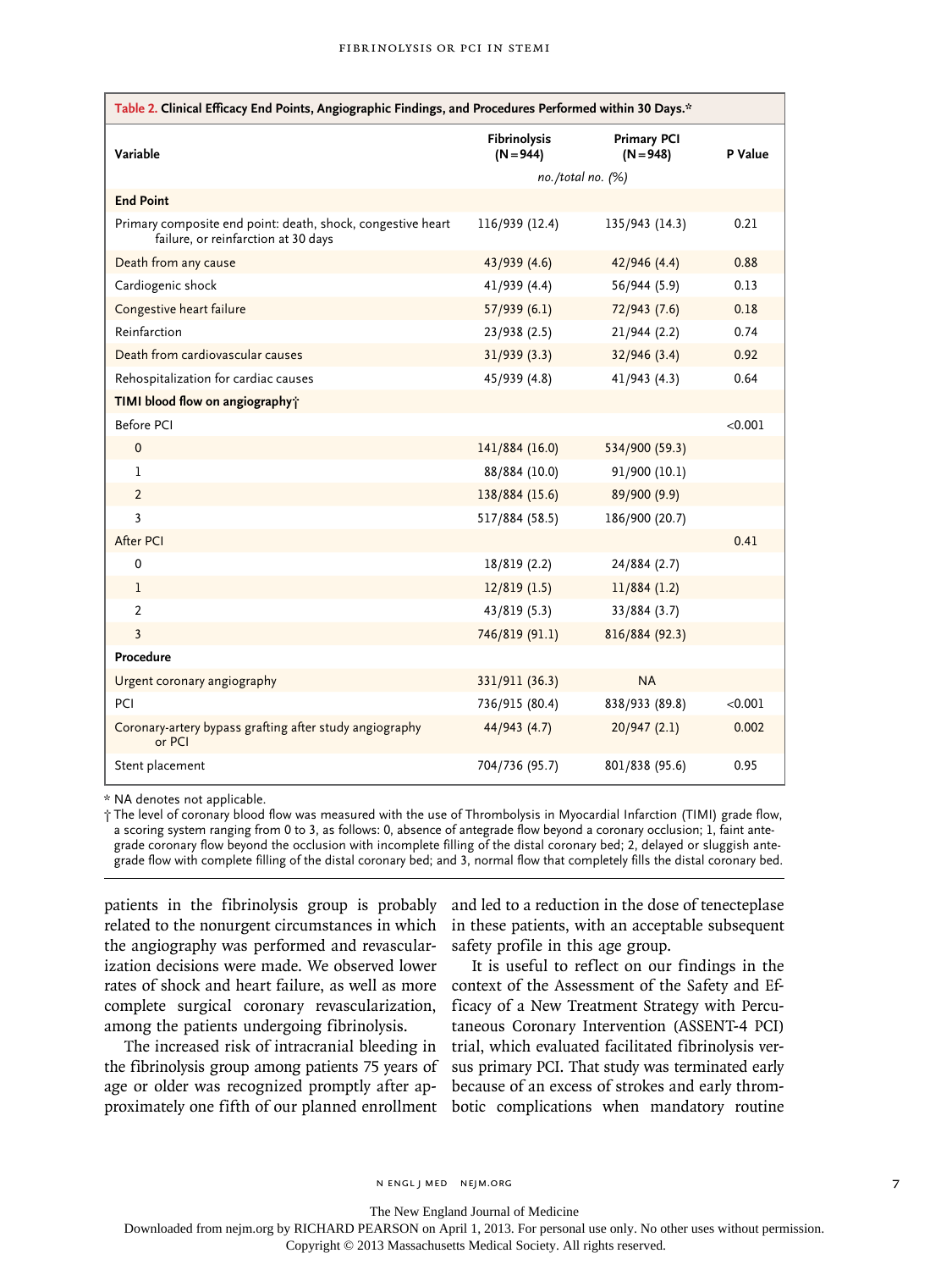| Table 3. Strokes and Nonintracranial Bleeding Events within 30 Days. |                               |                                   |         |  |
|----------------------------------------------------------------------|-------------------------------|-----------------------------------|---------|--|
| Event                                                                | Fibrinolysis<br>$(N = 944)$   | <b>Primary PCI</b><br>$(N = 948)$ | P Value |  |
|                                                                      |                               | $no. /total no.$ (%)              |         |  |
| <b>Total strokes</b>                                                 | 15/939(1.6)                   | 5/946(0.5)                        | 0.03    |  |
| Intracranial hemorrhage                                              |                               |                                   |         |  |
| Any                                                                  | 9/939(1.0)                    | 2/946(0.2)                        | 0.04    |  |
| After protocol amendment*                                            | 4/747(0.5)                    | 2/758(0.3)                        | 0.45    |  |
| Primary ischemic stroke                                              |                               |                                   |         |  |
| Without hemorrhagic conversion                                       | 5/939(0.5)                    | 3/946(0.3)                        | 0.51    |  |
| With hemorrhagic conversion                                          | 1/939(0.1)                    | 0/946                             | 0.50    |  |
| Nonintracranial bleeding                                             |                               |                                   |         |  |
| Major                                                                | 61/939(6.5)                   | 45/944 (4.8)                      | 0.11    |  |
| Minor                                                                | 205/939 (21.8) 191/944 (20.2) |                                   | 0.40    |  |
| <b>Blood transfusion</b>                                             | 27/937(2.9)                   | 22/943(2.3)                       | 0.47    |  |

\* On August 24, 2009, the study protocol was amended to reduce the dose of tenecteplase by 50% in patients 75 years of age or older because of an excess of intracranial hemorrhage in this age group.

> PCI was undertaken within 1 to 3 hours after fibrinolysis, regardless of evidence of successful reperfusion.12 In addition, unlike the use of adjunctive therapies in our trial, which were specified in the protocol, suboptimal use of adjunctive antiplatelet and anticoagulant therapies were reported in the ASSENT-4 PCI trial. Our findings are supported by other trials in which lytic therapy was administered very early after symptom onset $13$  and was combined with frequent additional revascularization.<sup>14</sup>

> Our study has some strengths and limitations that deserve attention. No single prospective study of adequate size has previously addressed this relevant and common patient population at such an early stage in its evolution. We chose a moderate-sized sample and an exploratory statistical approach without a primary hypothesis, after taking into account various challenges in undertaking the study, including available funding, a global shift toward primary PCI, and the capacity for prehospital randomization and administration of fibrinolytic therapy. Because we excluded patients with STEMI who were able to undergo primary PCI within 1 hour after the first medical contact, our findings do not apply to this population. Similarly, we cannot comment on the applicability of our findings to patients with STEMI who present more than 3 hours after symptom onset or who do not have the specific characteristics for inclusion in our study.

Our objective was to compare the two reperfusion strategies aligned with current guidelines in patients with early STEMI who had a substantial amount of myocardium at risk and for whom immediate PCI was not possible. We prespecified our intent to portray our composite end point with 95% confidence limits and found that patients in the fibrinolysis group had a relative risk of the primary end point of 0.86 (95% CI, 0.68 to 1.09), as compared with the primary PCI group. On the basis of our findings, applied post hoc, the 95% confidence interval of the relative risk of the primary end point in the fibrinolysis group would exclude a relative increase of 9% (or an absolute increase of 1.1 percentage points), as compared with the primary PCI group. Although our study did not prespecify noninferiority boundaries, it is noteworthy that generally accepted proportional margins for noninferiority trials currently fall in the range of 15 to 20%.<sup>15</sup>

In summary, we found that a strategic alignment of prehospital or early fibrinolysis and contemporary antithrombotic cotherapy coupled with timely coronary angiography resulted in effective reperfusion in patients with STEMI who presented within 3 hours after symptom onset and who could not undergo PCI within 1 hour after the first medical contact. However, early fibrinolysis was associated with a slightly increased risk of intracranial bleeding.

#### Supported by Boehringer Ingelheim.

Dr. Armstrong reports receiving consulting fees from Eli Lilly, Merck, and Roche, payment for the development of educational presentations from AstraZeneca and Eli Lilly, and grant support through his institution from Merck; Dr. Goldstein, serving as a board member for Eli Lilly, Daiichi Sankyo, and the Medicines Company and receiving consulting fees from Eli Lilly, Daiichi Sankyo, the Medicines Company, and AstraZeneca, lecture fees from Boehringer Ingelheim, Daiichi Sankyo, Eli Lilly, AstraZeneca, the Medicines Company, Sanofi, and Bayer, and payment for the development of educational presentations from AstraZeneca and Boehringer Ingelheim; Dr. Wilcox, being a board member for and receiving consulting fees through his institution from Schering-Plough, Eli Lilly, Daiichi Sankyo, and AstraZeneca; Drs. Danays, Bluhmki, and Regelin, being employees of Boehringer Ingelheim; Dr. Lambert, receiving lecture fees from Boehringer Ingelheim; Dr. Sulimov, receiving lecture fees from Boehringer Ingelheim, Sanofi-Aventis, AstraZeneca, Bayer, Bristol-Myers Squibb, and Abbott; Dr. Rosell Ortiz, receiving lecture fees from Daiichi Sankyo and AstraZeneca; Dr. Welsh, receiving consulting fees from AstraZeneca, Eli Lilly, Roche, Medtronic, and Bayer, lecture fees from AstraZeneca and Eli Lilly, grant support from AstraZeneca and Edwards Lifesciences, and payment for the development of educational presentations from Bayer, AstraZeneca, and Eli Lilly; Dr. Nanas, receiving payment from Novartis, Sanofi-Aventis, and Actelion as principal investigator and to his institution for each patient enrolled in a multicenter trial; Dr. Halvorsen, receiving lecture fees from Bristol-Myers Squibb, AstraZeneca, Eli Lilly, Boehringer Ingelheim, and Bayer, travel reimbursement from Bristol-Myers Squibb, Eli Lilly,